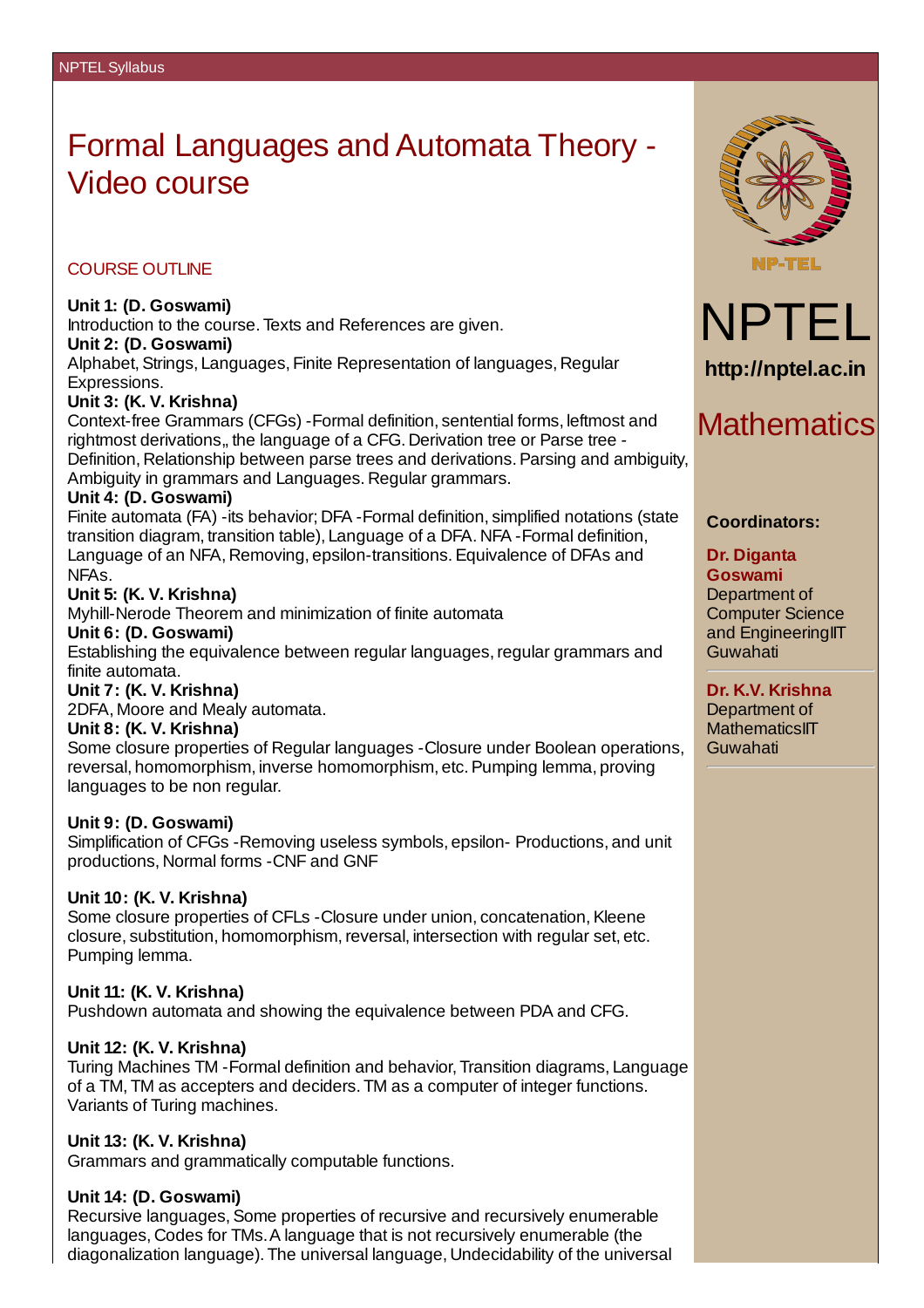diagonalization language). The universal language, Undecidability of the universal language, The Halting problem, Undecidable problems about TMs.

# **Unit 15: (K. V. Krishna)**

Time bounded TMs, The classes P, NP and NP-complete, Cook's Theorem, Some NP-complete problems.

# **Unit 16: (D. Goswami)**

Context-sensitive languages, linear bounded automata and Chomsky Hierarchy.

COURSE DETAIL

| Module No. &<br><b>Module Name</b>                                                             | <b>Topic</b>                                                                                             | <b>No. of Hours</b> |
|------------------------------------------------------------------------------------------------|----------------------------------------------------------------------------------------------------------|---------------------|
| Ю.<br>Introduction                                                                             | <b>Lecture 1: Introduction</b>                                                                           | 01                  |
| 1.<br>Languages<br><b>land finite</b><br> representation                                       | Lecture 1: Alphabet, Strings, Languages<br><b>Lecture 2: Finite Representation</b>                       | 02                  |
| 2.<br><b>Grammars</b>                                                                          | <b>Lecture 1: Grammars (CFG)</b><br><b>Lecture 2: Derivation Trees</b><br>Lecture 3: Regular Grammars    | 03                  |
| 3.<br>Finite<br>lautomata                                                                      | Lecture 1: Finite Automata<br>Lecture 2: Nondeterministic Finite<br>Automata<br>Lecture 3: NFA <=> DFA   | 03                  |
| 4.<br>Minimization<br>of finite<br>lautomata                                                   | Lecture 1: Myhill-Nerode Theorem<br>Lecture 2: Minimization                                              | 02                  |
| 5.<br>$\overline{\mathsf{RL}} \leftrightarrow \overline{\mathsf{RG}} \; \Leftrightarrow$<br>FA | Lecture 1: RE => FA<br>Lecture 2: FA => RE<br>Lecture $3:FA \leq > RG$                                   | 03                  |
| 6.<br><b>Variants of</b><br>lfinite<br><b>lautomata</b>                                        | <b>Lecture 1: Variants of FA</b>                                                                         | 01                  |
| 17.<br><b>Properties of</b><br><b>regular</b><br>languages                                     | <b>Lecture 1: Closure Properties of RL</b><br>Lecture 2: Homomorphism<br><b>Lecture 3: Pumping Lemma</b> | 03                  |
| 8.<br><b>Simplification</b><br>of CFGs                                                         | <b>Lecture 1: Simplification of CFG</b><br>Lecture 2: Normal Forms of CFG                                | 02                  |
|                                                                                                |                                                                                                          |                     |